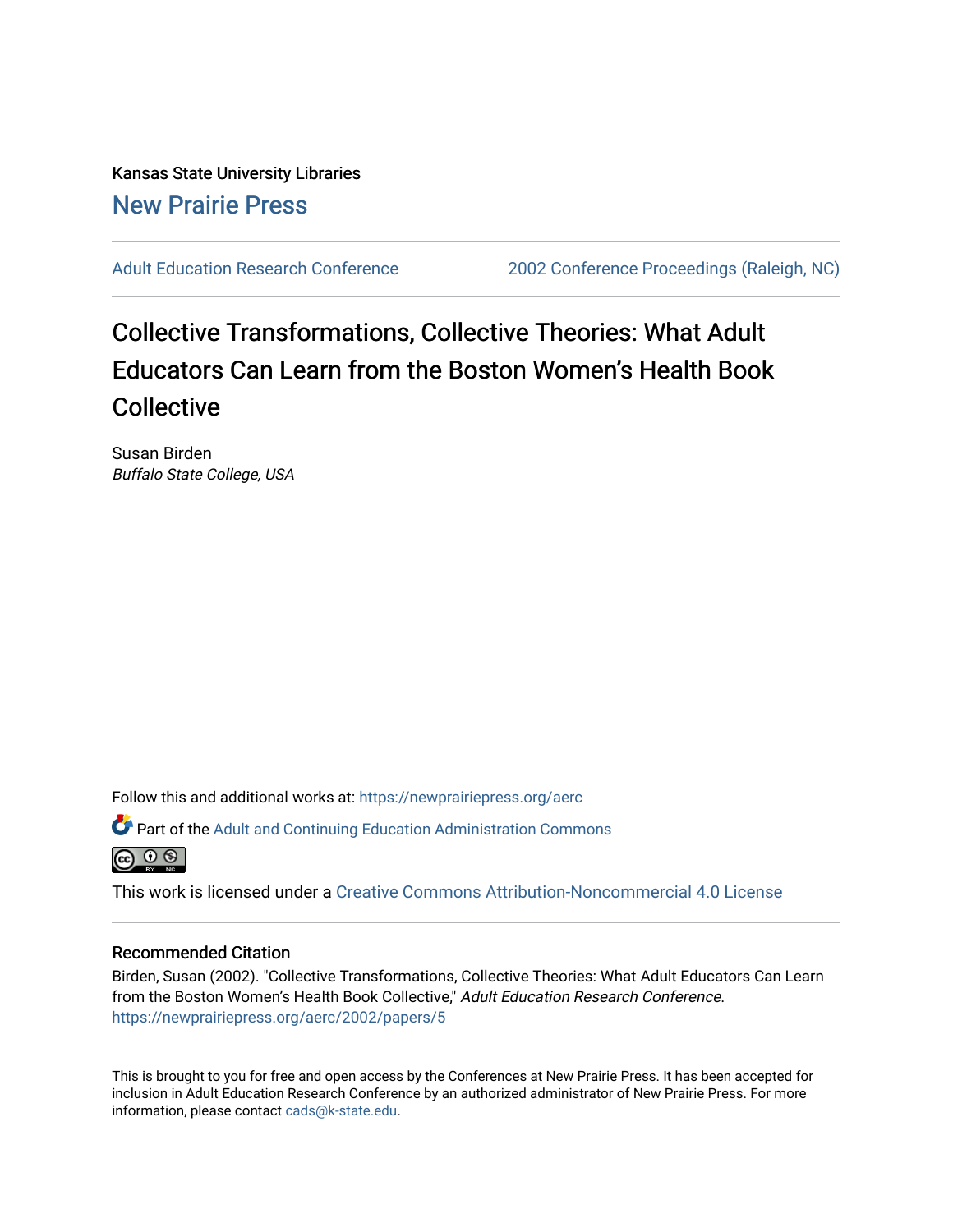## **Collective Transformations, Collective Theories: What Adult Educators Can Learn from the Boston Women's Health Book Collective**

Susan Birden Buffalo State College, USA

**Abstract:** The Boston Women's Health Book Collective designed and participated in education that was similar in approach and effect to Paulo Freire's critical pedagogy. As with Freire's work in Brazil, the women's process of conscientization went beyond mere intellectual transformation, preparing them to work for dramatic changes in American healthcare.

The arena of women's health is considered to be one of the most effective parts of the women's movement. Within the women's movement, the Boston Women's Health Book Collective has been credited with producing the most influential health project in the last half of the twentieth century (Schneir, 1994). The high regard accorded the Collective has been well deserved, for this group's work changed the lives of millions of North American women. Yet, adult educators, even feminist educators, have failed to focus upon the education of the women themselves. This oversight is unfortunate, for, as I will argue in this paper, the education of these twelve women constitutes an example of conscientization and transformative learning that, like the more familiar Freirean examples, went beyond mere intellectualism. Their transformative education prepared them to successfully challenge a multi-billion dollar industry: institutionalized health care.

#### **Contextualizing the Boston Women's Health Book Collective**

Healthcare in the 1960s was a huge growth industry, profiting from high profile technical advances, rapid proliferation of health insurance, and the passage in 1965 of legislation establishing Medicaid and Medicare. Despite the billions of dollars streaming into healthcare, however, the U.S. compared poorly with many other Western nations in basic health statistics. The American Medical Association poured money into lobbies and advertising, jealously guarding the physician's role as the exclusive route for accessing healthcare services. Further, Harvard medical sociologist, Paul Starr, (1982) claims that wealth, autonomy and social privilege served as powerful motivators in the practice of American medicine. Seemingly lacking any moral indignation at this notion, Starr nevertheless asserted:

The medical profession has had an especially persuasive claim to authority . . . The very circumstances of sickness promote acceptance of their judgment. . . . On this basis, physicians exercise authority over patients, their fellow workers in health care, and even the public at large in matters within, and sometimes outside, their jurisdiction. . . . Moreover, the profession has been able to turn its authority into social privilege, economic power, and political influence. (p.4-5)

Starr conceded that the physician's role in engendering patients' emotional dependency often created resentment, but argued that such dependency was an inevitable, if not altogether desirable, consequence of strengthening physicians' professional authority and converting the practice of medicine into high income, autonomy, and privilege.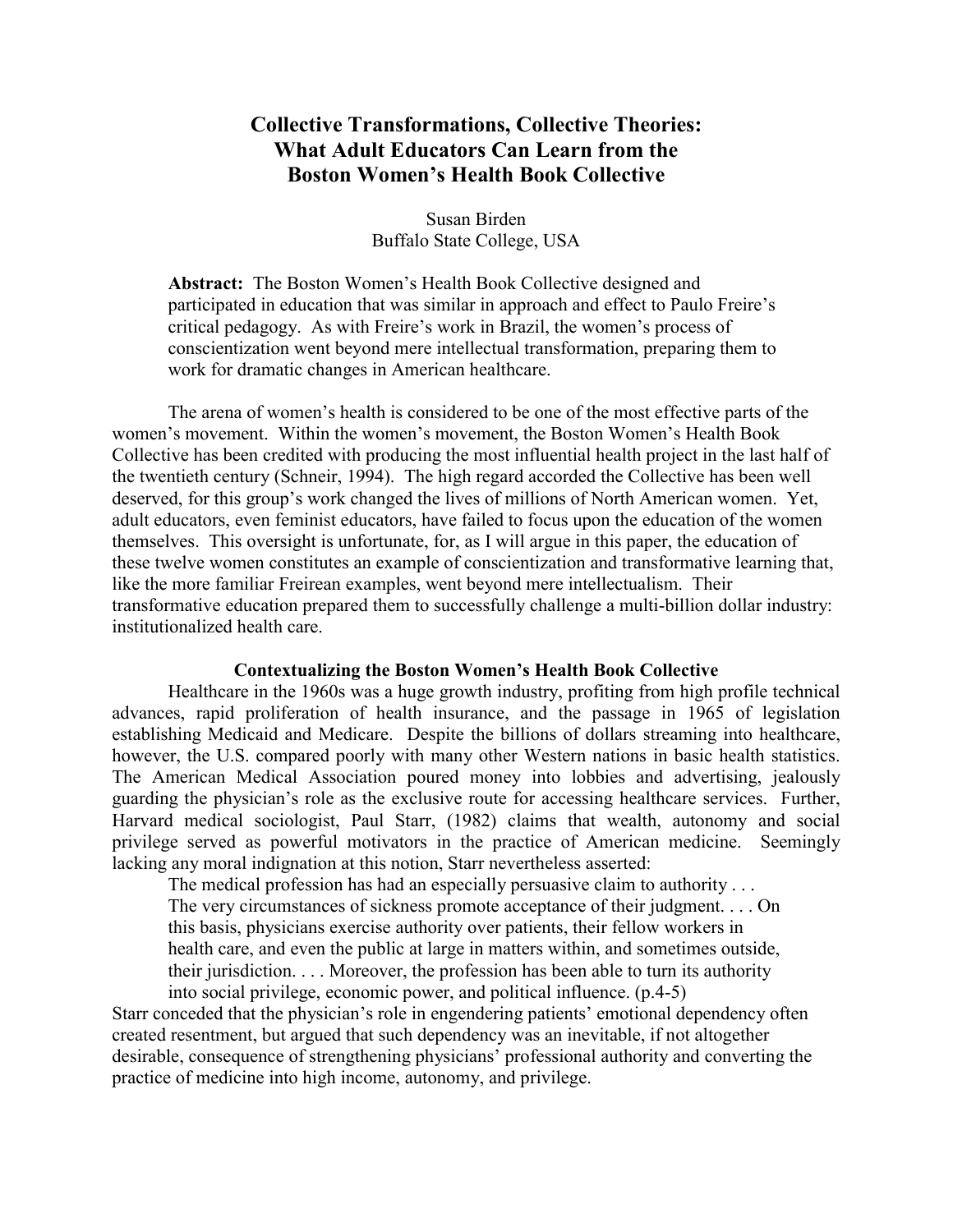This was the scenario into which the group of women that we now know as the Boston Women's Health Book Collective stepped in 1969. They met one another as participants in a small discussion group on "women and their bodies" at a conference in Boston (Boston Women's Health Book Collective [BWHBC], 1973). They were frustrated and angry at their doctors' paternalistic, condescending, and non-informative attitudes. Stories abounded of women who had been given prescription drugs with no warnings about dangerous side effects to them or their unborn children; women who were refused surgical procedures without the consent of their husbands or fathers; and women who had undergone unnecessary surgeries. Judgmental physicians often refused to prescribe contraceptives for women. Other women left physicians' offices with birth control methods they had played no part in choosing and that they were not altogether sure how to use. Frequently, the net effect was unwanted pregnancy.

Some of the women decided to set up regular meetings to continue their discussion ([BWHBC], 1973). Yet, the more they described to one another their negative experiences with physicians, the more they realized just how little they actually knew about their own bodies. They were unfamiliar with basic terminology, inadequately understood their own body functions, and were reticent about taking up more of a busy doctor's valuable time asking questions. The women began to see how their lack of knowledge and passive attitudes made them complicit in maintaining lopsided doctor-patient relationships.

The women decided to use the up-coming summer to learn a few medical terms and research topics about the functioning of the female body ([BWHBC], 1973). In preparation for their meetings, individuals engaged in library research, utilizing a wide variety of professional sources, including medical and nursing journals and textbooks. Back in the group, they shared the information gathered from their research.

From the beginning, however, they agreed not to ingest the medical information without thorough examination. They wanted to approach this "body education" far differently than what they referred to as the "rote learning" of their schooling ([BWHBC], 1973). In school, they had been passive recipients, learning little, retaining even less, and having no confidence in what they did learn. Therefore, the women made a conscious decision to relate the "facts" to their personal experiences and perceptions. Filtering medical information through feelings and experience, however, they discovered that some of the information that was presented as "factual" was not borne out in any of their experiences. They began to question the factual basis of some of the professional conclusions about women's "normal" behavior, responses, and feelings. Reading with a critical eye, they tried to distinguish between medical facts and male professional opinions presented as fact.

Having recognized male bias in supposedly objective scientific works, they began to reevaluate the medical establishment itself: its organization, processes, policies, and place in the American marketplace ([BWHBC], 1973). Many of the problems they were experiencing with physicians appeared to be institutionalized, even inherent, in a market-driven system in which healthcare was regarded as a commodity, instead of a right. They came to realize just how illadvised they were to place unquestioning faith in doctors, who had a great deal to gain financially from maintaining the *status quo.*

This critical attitude led them to see the inequalities in the doctor-patient association mirrored in their relationships with other men ([BWHBC], 1973). The conflation of the sexual revolution, with its expectation of sex on demand, the media's romance with romance, and the numerous institutions eager to define the "ideal woman," had left them, like most of the women they knew, feeling alienated from their own bodies, vaguely bored and depressed about their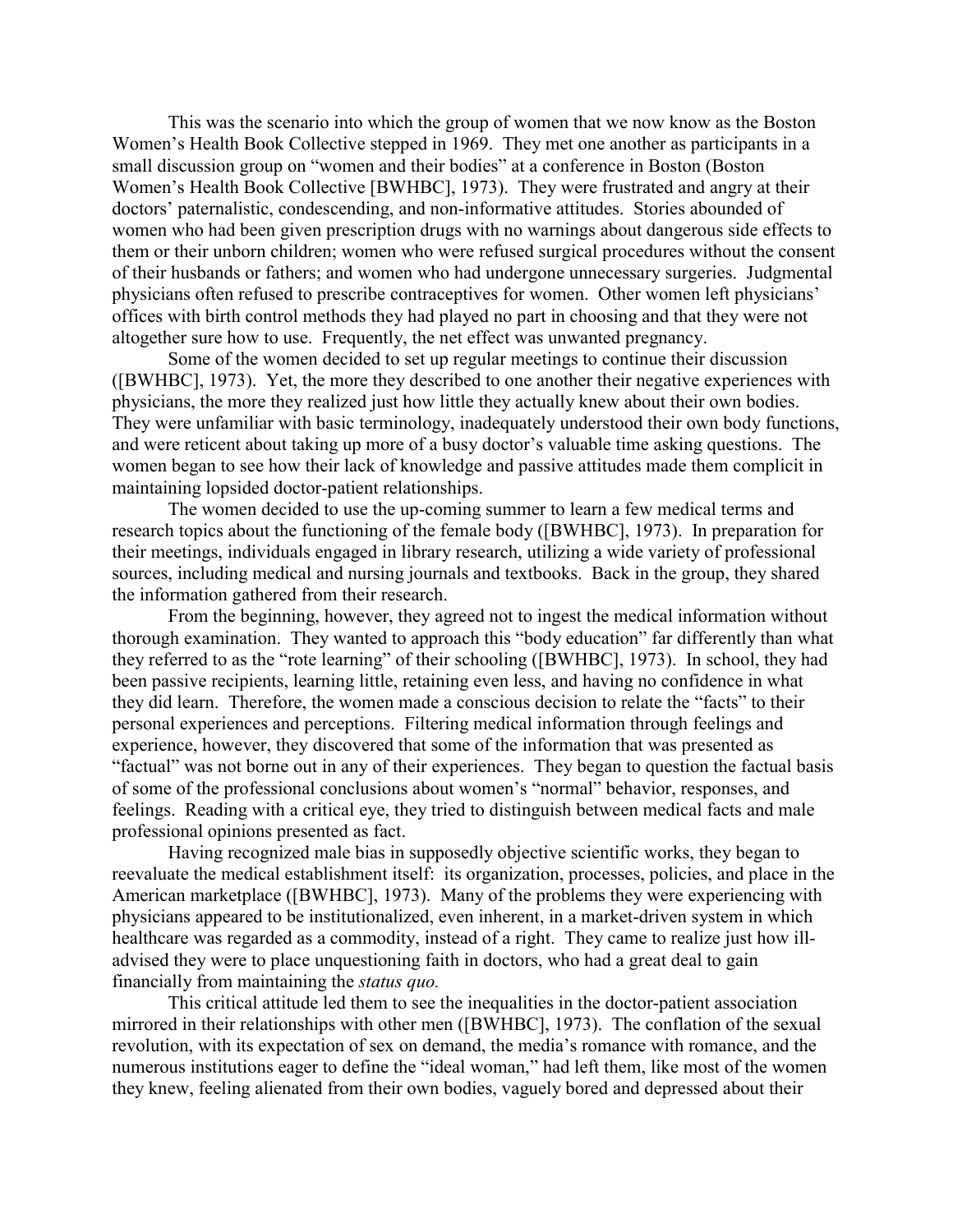lives, with a deep sense of inferiority to men. Most of them had abandoned careers to become wives and mothers living within rigid role expectations without ever questioning whether this lifestyle was what they wanted for themselves. They were forced to confront the ways in which these roles cast them as pleasing, passive objects in relationships. Examining the influence exerted upon them by spouses and boyfriends, families, schools, churches, and the media, they realized that few of the so-called "choices" they made in their lives were of their own volition.

A summer that had begun with learning a few medical terms had ended with a radical change in perspective that reads like a conversion experience ([BWHBC], 1973). They said that this "body education" had been "liberating" and "life-changing." Their new knowledge, which had exhilarated and energized them, overflowed into every area of their lives.

The women were convinced, however, that merely improving their individual situations with physicians would be a hollow victory if healthcare were not improved for all women ([BWHBC], 1973). So, they took action. They opened a women's clinic in downtown Boston that is still in operation today. They decided to teach a "body course" for women in order to make what they had learned more widely available, meeting wherever they could find space: in church basements, school cafeterias, and living rooms. In the classes, they distributed mimeographed copies of their research papers as handouts. Finally, when they could no longer keep up with the demand for their handouts, they sought publication, entitling the book *Our Bodies, Ourselves*, and naming themselves the Boston Women's Health Book Collective. Working alongside a generation of women, the Boston Women's Health Book Collective lobbied legislative bodies, protested hospital policies, confronted overt sexism in physician education, and worked for changes in attitudes, administration, education, access and delivery of healthcare that made many of the then-common practices in medicine obsolete (Schneir, 1994).

From our vantage point three decades later when medical information is available to women everywhere from the evening news to the Internet, it may be difficult to comprehend just how dramatic the publication of *Our Bodies, Ourselves* was for women in the U.S. and Canada. This book contained information for women about their bodies that simply was not available elsewhere. It also exposed examples of medical abuses of power and gave advice on negotiating the world of physicians and insurance companies. *Our Bodies, Ourselves* offered thousands of women the opportunity to become conversant enough about their own bodies to be able to interact with physicians in defining their own healthcare needs and demanding that those needs be met.

#### **The Collective's Process of Conscientization**

The transformation of twelve women with a few college courses among them into a political force that kick-started sweeping reforms in women's health in North America provides a rich scenario for adult education research. Both their educational approach and the effects of their conscientization parallel many of the insights drawn from Paulo Freire's participation in the Brazilian literacy campaign during the 1960s. First, I will briefly examine the pedagogical approach that fueled the Boston Women's Health Book Collective's conscientization, followed by a summary of the effects of that transformation on their lives and wider society.

#### *An Approach for Conscientization*

Freire (1994) maintained that popular education must be contextualized and that superimposed solutions are doomed to failure because they are inauthentic. Therefore, when he and his compatriots conceptualized literacy education for Brazil they knew that the education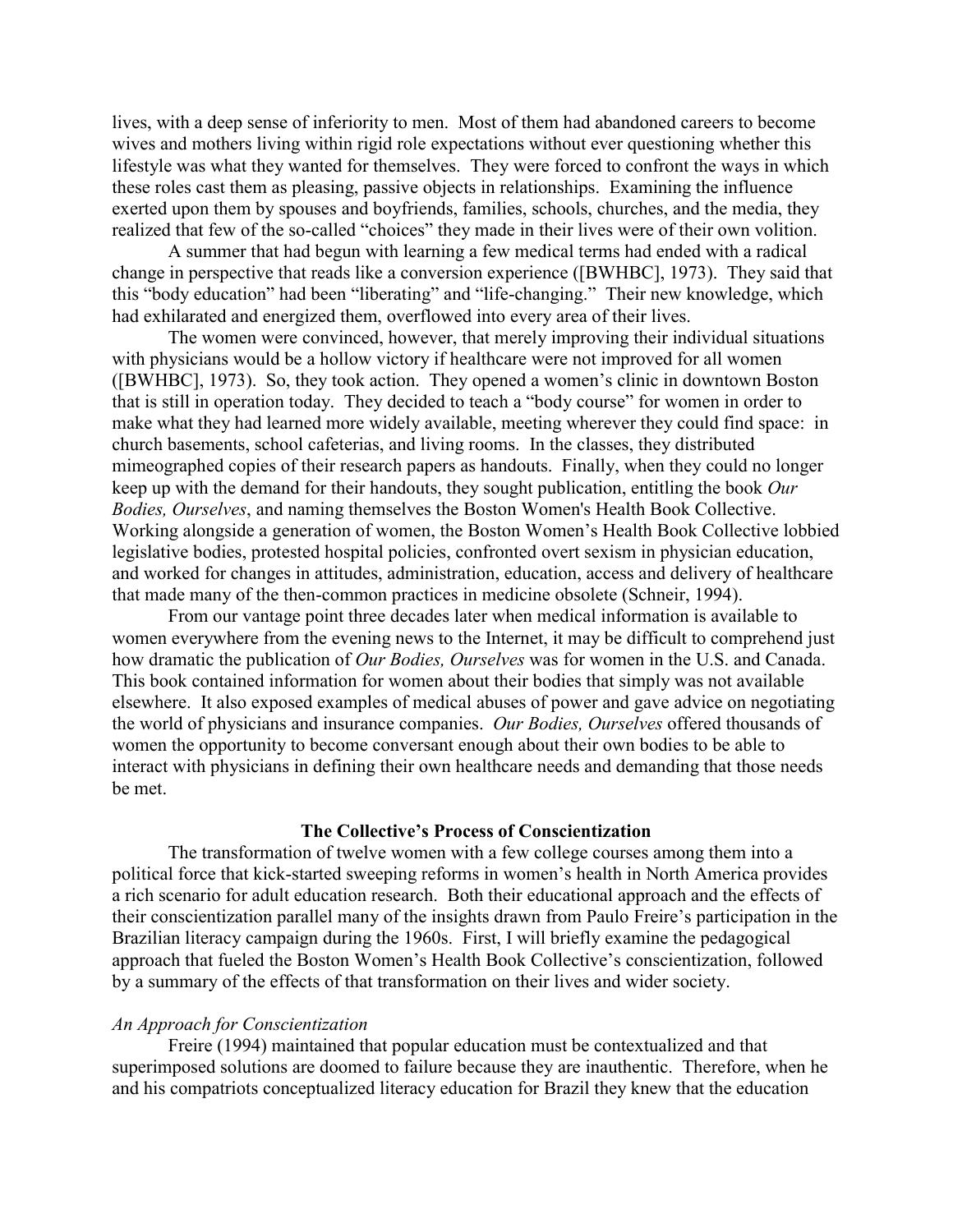must be grounded in the learners' immediate worlds. This premise implied rejection of a purely mechanistic literacy program using passive rote learning. Instead, they wanted to design a project that taught people to read at the same time that they were awakening their consciousness. To accomplish this goal, Freire knew that this literacy project must practice radical democracy; it must encourage a culture where participants were Subjects rather than recipients. The program itself had to be an act of creation that would encourage students to both search and invent. Learning *content*, he said, must be intimately connected with the learning *process.*

To combat any identification of this popular education with the passive process of schooling, they arrived at the notion of "culture circles," in which coordinators were substituted for teachers, dialogues for lectures, and group participants for pupils (Freire, 1994). The culture circles initiated reading and writing with "generative words" that were heavy with emotional content and linked to the experience of the groups. Because the literacy education assumed an increasingly critical attitude toward the world by engaging an historical and philosophical view that portrayed all people as creators of their own culture, the learners began to understand that by changing their actions they could change their realities. For Freire *to know* meant *to intervene.*

As was the case with those culture circles, when the women of the Collective began meeting in the summer of 1969, they, too, were intent upon learning a new language. Certainly, they were already functionally literate: able to read, write, and decode language well enough to engage in research. Before their body education, however, they were not literate in basic physiological terminology. Therefore, these women were intent upon becoming body literate.

Unlike the culture circles, however, the Collective had no adult educator at the helm. Their research was directed entirely by the group itself; the curriculum was conceived collaboratively; the discussions were led entirely by the participants themselves. Yet, like those Brazilian educators, the women of the Collective eschewed the passive rote learning of their schooling in favor of learning through dialogue. Just as Freire (1994) argued against superimposing an education designed for a different context into the Brazilian literacy effort, the women of the Collective developed an approach that was unique to their situation, experimenting with not only their learning, but also their lives.

The culture circles began literacy education with generative words imbued with emotional significance for the lives of Brazilian workers (1994). The women of the Collective began with two of their own generative words: sexuality and pregnancy. Tied into a cycle of pregnancy, birth, lactation, and child rearing, these women poured their energies into these allconsuming tasks without ever having made a conscious decision to do so (1973). They knew that freedom of choice about pregnancy for attaining some control over their own lives.

In both the culture circles and the education of the Collective, learning *content* was completely interwoven with the learning *process.* Freire's (1994) decision to shun abstracted and intellectualized content in favor of concrete approaches was mirrored in the Collective's (1973) decision to privilege feeling equally with fact as they learned about their bodies. Since the factual information gathered in their research was merely the vehicle for dialogue, their experiences actually became part of the curriculum. This approach created learning that was grounded, specific, and concrete. It further predisposed them to constant reevaluation of their experiences in light of the new information they were learning. Facts were questioned, critiqued, and concretized through the distillation of embodied experience. In both the Collective's education and the culture circles the learners adopted an increasingly critical view toward their cultures while creating a radically democratic climate for learning that was at once communicative, humble, and loving.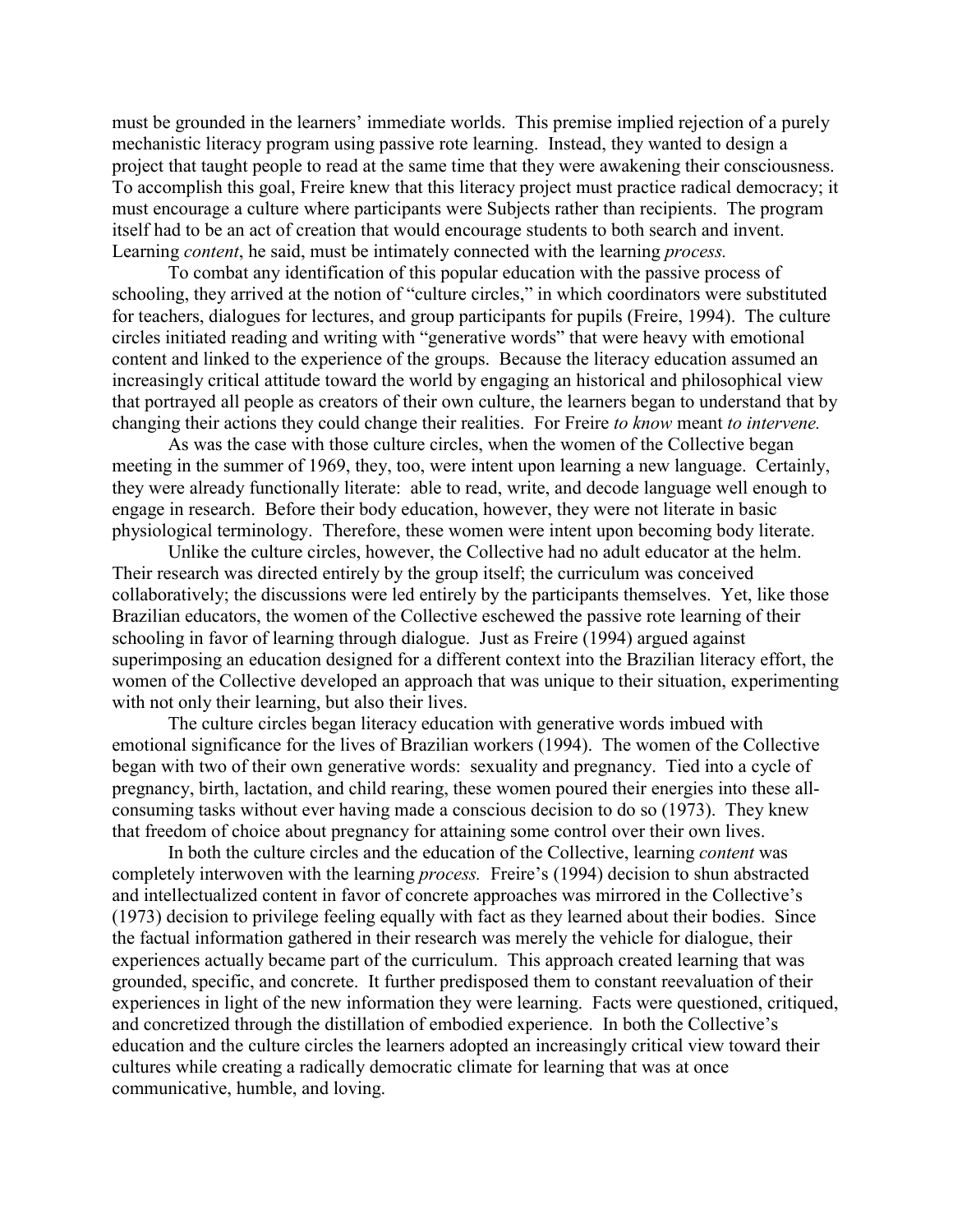#### *The Effects of Conscientization*

Freire (1994) distinguished between the concepts of "integration" and "adaptation": Integration results from the capacity to adapt oneself to reality *plus* the critical capacity to make choices and to transform that reality. To the extent that man loses this ability to make choices and is subjected to the choices of others, to the extent that his decisions are no longer his own because they result from external prescriptions, he is no longer integrated. Rather he has adapted. He has 'adjusted.' . . . The integrated person is person as *Subject.* In contrast, the adaptive person is person as *object . . .* [italics in original] (Freire, 1994, p. 4) Conscientization, then, is the process of moving out of adaptation into integration.

Freire (1994) maintained that adaptive persons are unable to perceive critically the themes of their time or to intervene actively in reality. Having adapted to their reality, they are carried along by change that is initiated by more powerful others. They are dominated by the forces of myths and traditions and manipulated by organized advertising and ideology. Adaptive persons are converted into domesticated spectators, relinquishing the capacity for choice, following recipes developed by others, and drowning in anonymity without faith or hope.

Once persons become integrated, however, Freire (1994) argued that people not only evidence decision-making, but an increased commitment to the position they have chosen. Integrated persons, according to Freire, cannot passively accept a situation in which the excessive power of a few leads to the dehumanization of all. Conscious of their status as Subjects instead of objects, they know that they both can and ought to participate creatively with other Subjects in the process of transformation. Freire asserted:

Thus, nascent hope coincides with an increasingly critical perception of the concrete conditions of reality. Society now reveals itself as something unfinished, not inexorably given; it has become a challenge rather than a hopeless limitation. This new critical optimism requires a strong sense of social responsibility and of engagement in the task of transforming society; it cannot mean simply letting things run on.  $(p.13)$ 

With Freire's definitions in mind, it is clear that the Collective's conscientization transformed them from adaptive to integrated persons. Before their body education, they were completely dependent upon their physicians in matters of their own health and, to a great extent, had never developed the capacity for decision making in other areas of their lives ([BWHBC, 1973]. Their accounts describe the extent to which they were controlled by media-constructions of the "ideal woman" and how they were constantly searching for a man to make their lives interesting, exciting, and meaningful. They were alienated from their own bodies, felt inferior to men, acted, and were treated, as passive, pleasing objects as they fulfilled unexamined roles as wives and mothers.

Learning a new language using a critically discursive approach, the women of the Collective developed confidence in their abilities to think, learn, and enter into dialogue with one another and society at large. There was a psychic transformation as the vague depression that clouded their lives gave way to exhilaration and energy when they became decision makers in their own lives. Their collective learning experience built a strong intellectual and emotional foundation that instilled them with confidence for assessing individual situations and filled them with hope for being able to effect change in society.

As long as the women were riveted on individual frustrations and problems, they were essentially victims. When those individual experiences were situated in the group, however, they